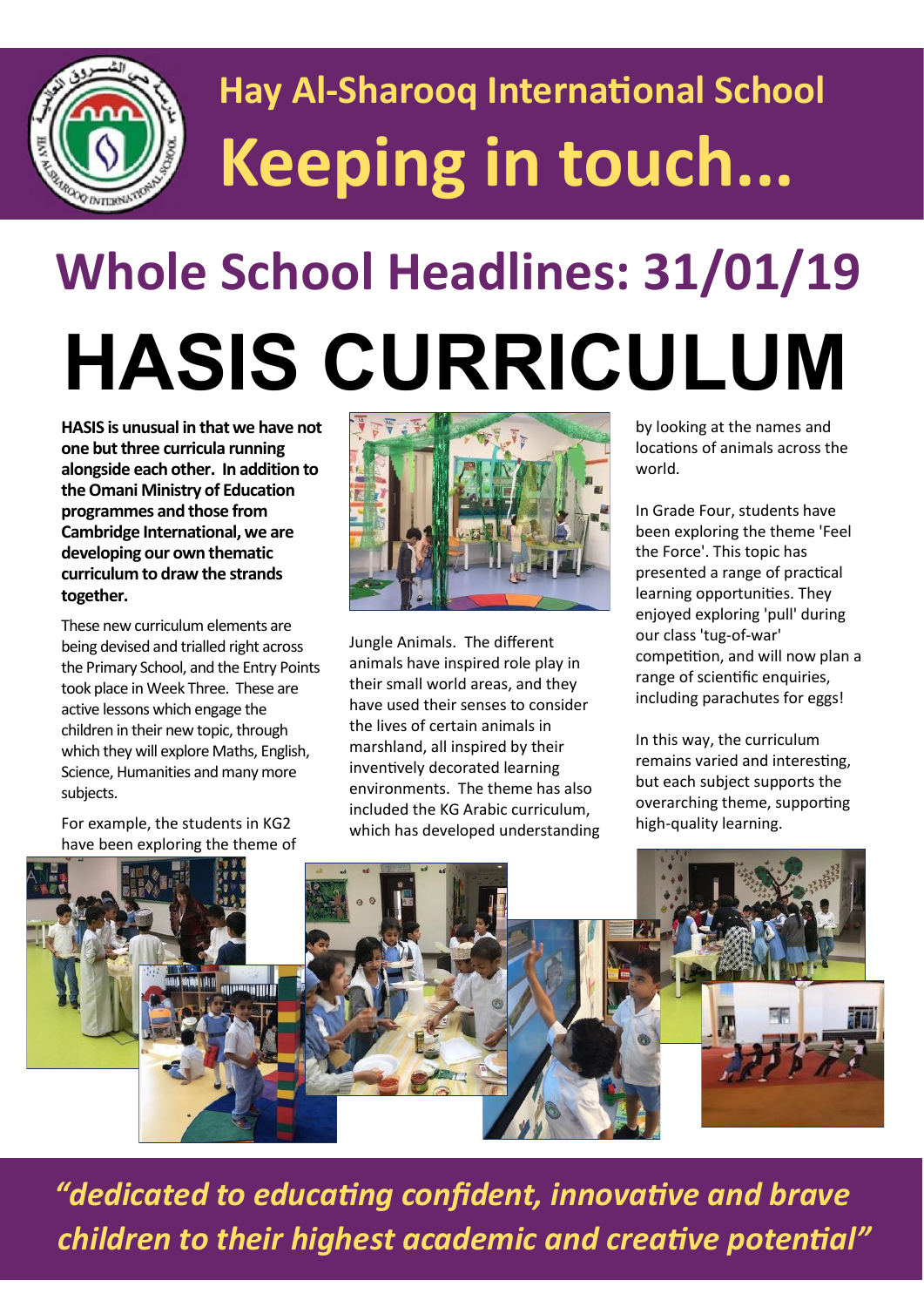### *confident, innovative and brave*



#### **PARENT-TEACHER CONFERENCES**

**As the exam season has come to and end for the Senior Students after weeks of hard work, it is time to reflect and discuss their performance at this midpoint in the academic year.**

Over the last two weeks, HASIS has held three separate events for parents to meet with the teaching staff and discuss their current standards and targets for future improvement. This has now covered all age groups in the School, and will be repeated in a few months time shortly before the next and

final sets of examinations this year.

The School was very pleased with the overall turnout, with over one-third of our families joining us for the discussions. This is a notable improvement in turnout from previous years. We emphasis the importance of these formal meetings and look forward to seeing this number increase in the next set of meetings to come. Together with the formal academic reports, these events form the central points of contact between School and home and are pivotal to their success.



This week, HASIS has received our new set of rubbish bins. Each bin is shaped as a colourful, cartoon-like character to encourage our children to improve the environment by placing litter in the bins. **Health, Safety and Environment Update**





### **PRIMARY PERFORMANCE**

**Every morning at 7.20 am, without fail, the entire community of HASIS meets to salute the flag and sing the national anthem. However, we also start the day with a moral lesson in Arabic.**

Over the last two weeks, it has been the turn of the Primary students to take centre stage and present their short plays and presentations to the whole School.

It has been extremely heartening to watch some of the youngest children in our School stand and deliver their lines and roles with great clarity and confidence. Working with their teachers, groups have presented

short role plays, songs celebrating the school or encouraging us to look after our environment, and lessons from the Holy Quran.

Performances of this type take courage, and build the confidence and self-belief which HASIS strives to instill in all out students. We are proud of every one of our young performers, and all have been received to resounding applause.







**Cambridge Assessment**<br>Dinternational Education